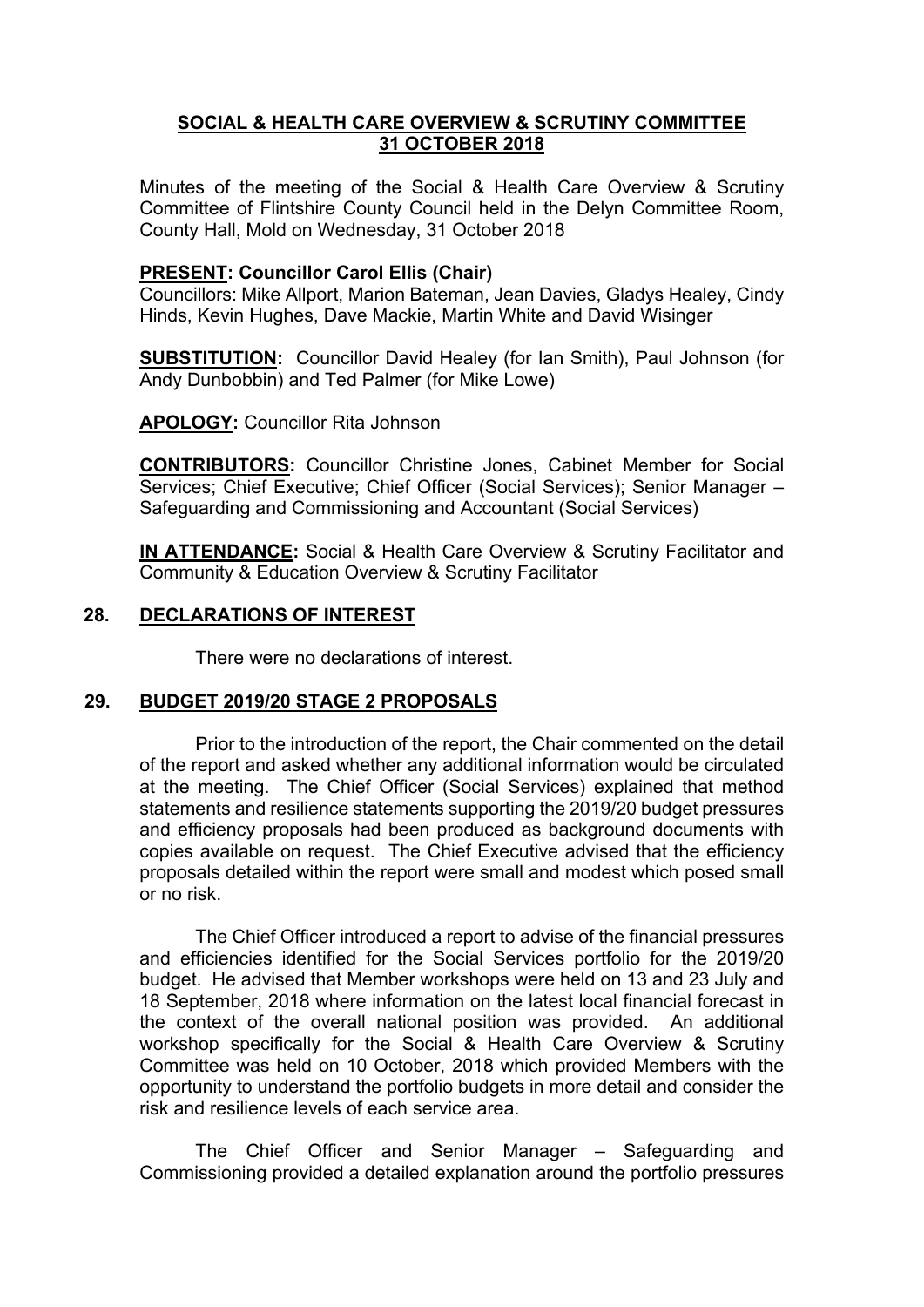and investments, together with the portfolio business planning efficiencies and those arising from Welsh Government (WG) policy, as outlined within the report. The Chief Officer emphasised the need to continue to provide affordable, quality care services for residents across Flintshire.

Councillor David Healey commented on the financial pressures from Out of County placements and asked whether the Health Board made any financial contribution if a placement was due to the health needs of an individual. The Chief Officer explained that financial contributions were made by the Health Board, Social Service and Education Service where appropriate. There was a need for the Health Board to contribute a fair amount to ensure the Council was not left with an unnecessary financial burden.

In response to a question from Councillor Dave Mackie on the total amount shown for Out of County placements, the Chief Officer explained that the total shown included the financial pressure for the Education portfolio for the educational element of Out of County placements.

Councillor Kevin Hughes thanked all officers within the Social Services department who had continued to provide an excellent service. He commented on the financial pressures of Out of County placements and asked whether options to work collaboratively with Wrexham County Borough Council had been explored in order to reduce the pressure. The Chief Officer thanked Councillor Hughes for his comments which he would pass on to all officers following the meeting. He said that there was potential for further collaborative working with Wrexham and other North Wales Council's but that work was ongoing through the Senior Manager – Children and Workforce to assist current social care providers with the skills necessary to expand their businesses in Flintshire.

In response to a question from the Chair around collaboration with neighbouring authorities, the Chief Officer explained that collaborative working had been ongoing but that the successful financial bid through the Additional Learning Needs and Disability Act enabled greater opportunities going forward.

The Chief Executive advised that the proposed efficiencies, outlined within the report, were modest, and said that the total efficiencies made within the portfolio for the period 2015/16 – 2017/18 of £4.223m were not insignificant whilst protecting Social Care and Education budgets. The recommendations on proposed stage 2 efficiencies from all Overview & Scrutiny Committees would be presented to Cabinet and Council in November.

#### **RESOLVED:**

- (a) That the Committee support the portfolio efficiency options, as shown in the report; and
- (b) That the Committee congratulate the work undertaken by all of the Social Services Team in the current financial circumstances.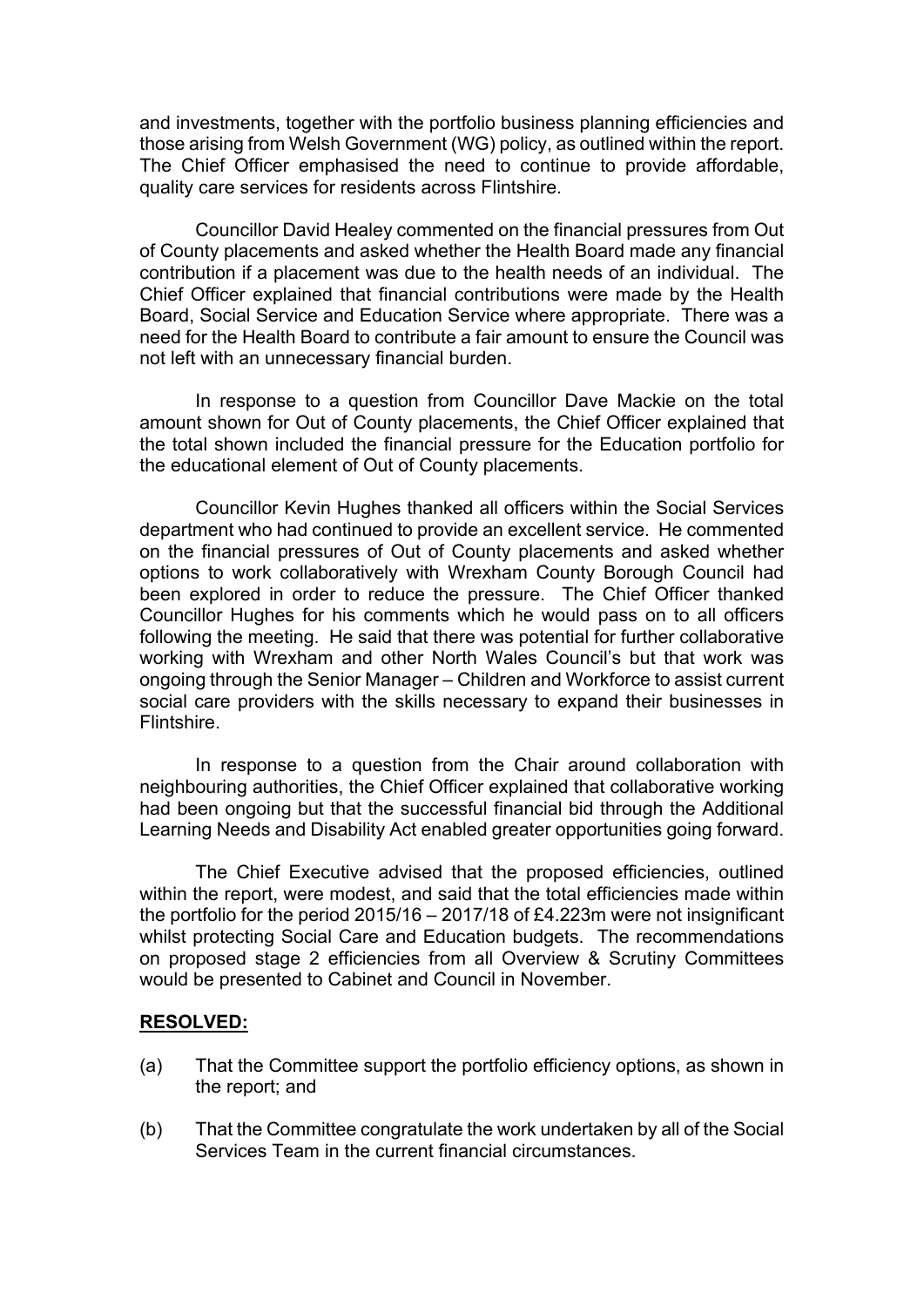# **NATIONAL BUDGET UPDATE**

The Chief Executive provided an update to the Committee following the announcement of the Welsh Government (WG) Provisional Settlement on 2<sup>nd</sup> October and the UK Government Budget announcement on 29th October, 2018.

On 2<sup>nd</sup> October, 2018, the WG published its outline draft budget for 2019/20 (Provisional Settlement) which increased the Council's budget gap to £13.7m and did not provide any additional funding for the teachers' pay award. The UK Chancellor presented his budget statement on 29<sup>th</sup> October, which included an additional £554m for Wales, made up of £486m revenue and £68m capital. This equated to £33m of 'new money' and it was hoped that following the First Minister's previous comments that Local Government would be 'first in the queue' for any consequential funding coming from the Chancellor's statement, that it would be pass-ported to Local Authorities.

Continued pressure was being put on WG to provide the following:-

- The extra £30m being held for social care in Wales be paid out to Councils (which is worth an estimated £1.3m for Flintshire);
- The extra £15m being held for schools in Wales was paid out to councils (worth an estimated £0.800m for Flintshire and our schools);
- An extra £13m was found so that no council faced an annual reduction in their government grant (worth an estimated £1.9m for Flintshire); and
- The extra £33m 'consequential' funds coming to Wales as a result of the recent Chancellor's budget was paid out to councils as committed by WG (worth an estimated £1.6m for Flintshire).

The Chief Executive explained that options to increase Council Tax levels had been explored but reminded Members that during the workshops there had been very little appetite for this but that this may have to be considered in order to set a legal balanced budget.

Councillor Kevin Hughes commented on the importance of all Members working collectively to inform members of the public what the Council had done, and would continue to do, to protect services despite continued reductions in funding and also explain the rationale behind a high Council Tax increase, if that was necessary. A number of Members spoke in support of Councillor Hughes comments, agreeing that information for Members to include in their monthly newsletters would be helpful.

The Chief Executive explained that the Welsh Local Government Association (WLGA), with the full support of its membership has spoken of the Provisional Settlement being inadequate to meet the needs of Local Government in Wales. Alongside the WLGA, the Council has been sending letters and lobbying local Assembly Members to demonstrate the risks to public services. Officers were currently working on a media pack for Members to assist in getting the message out to the public, which included digital tools. The